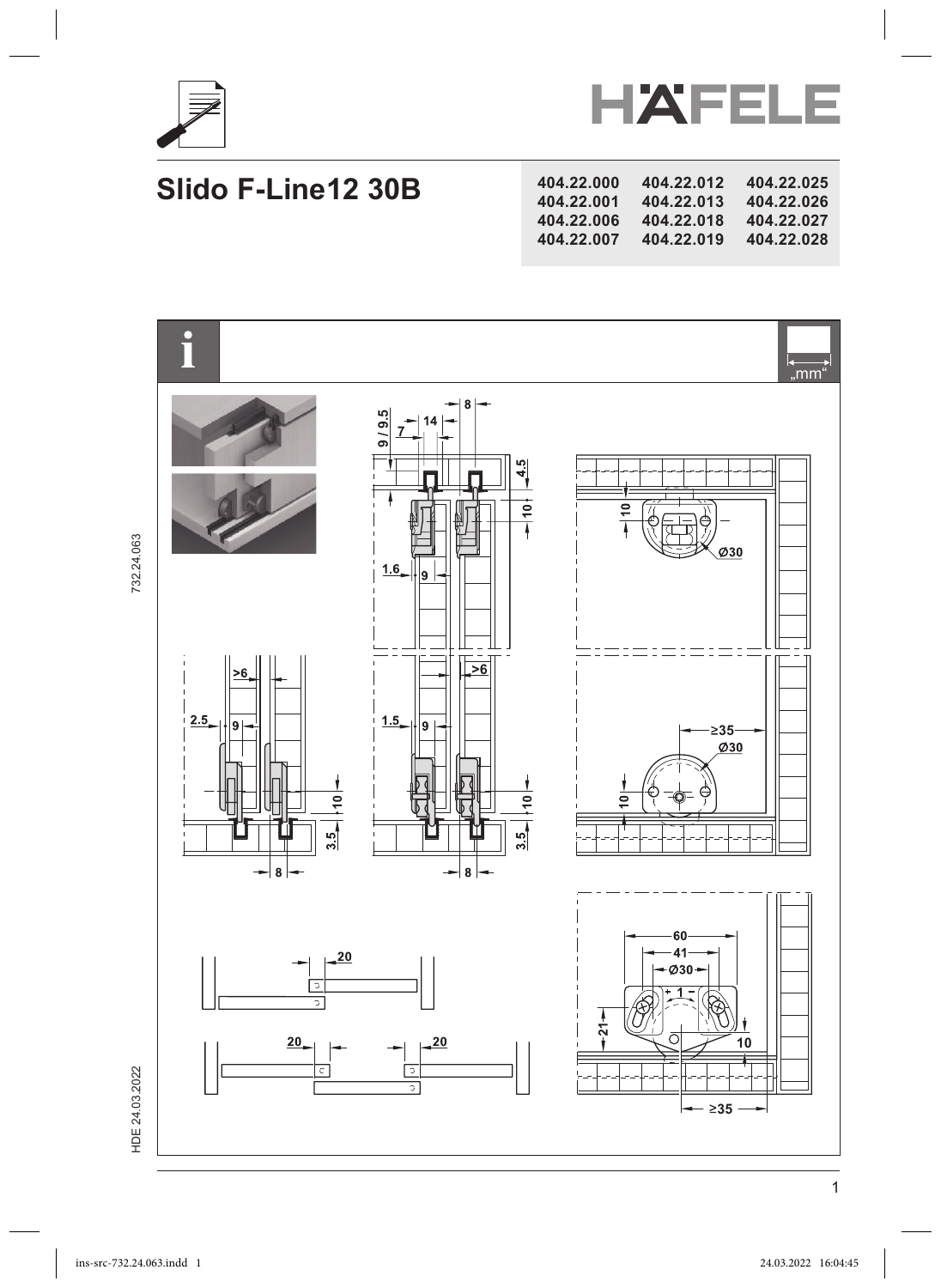



732.24.063

HDE 24.03.2022

 $\overline{\mathbf{1}}$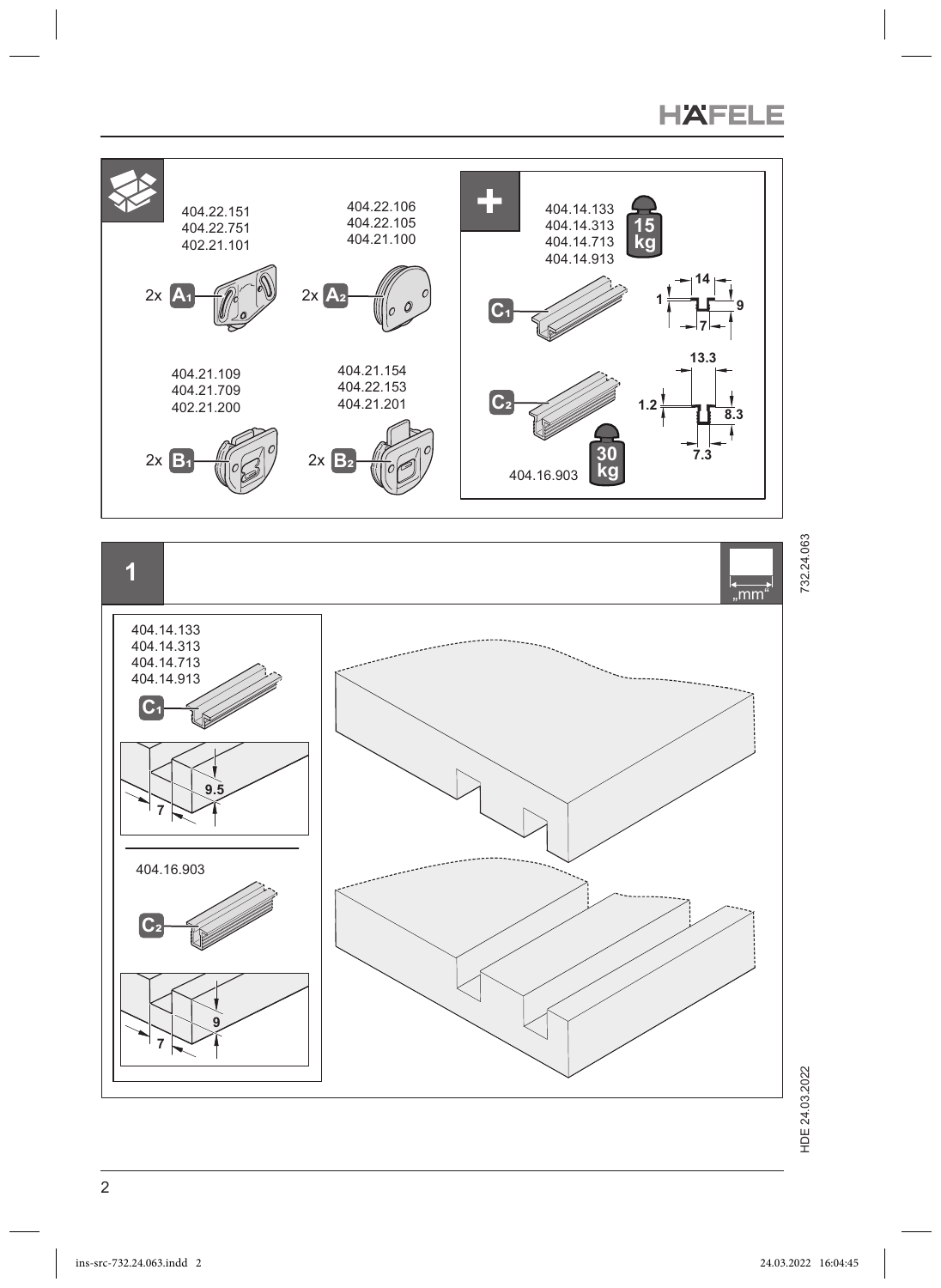

732.24.063

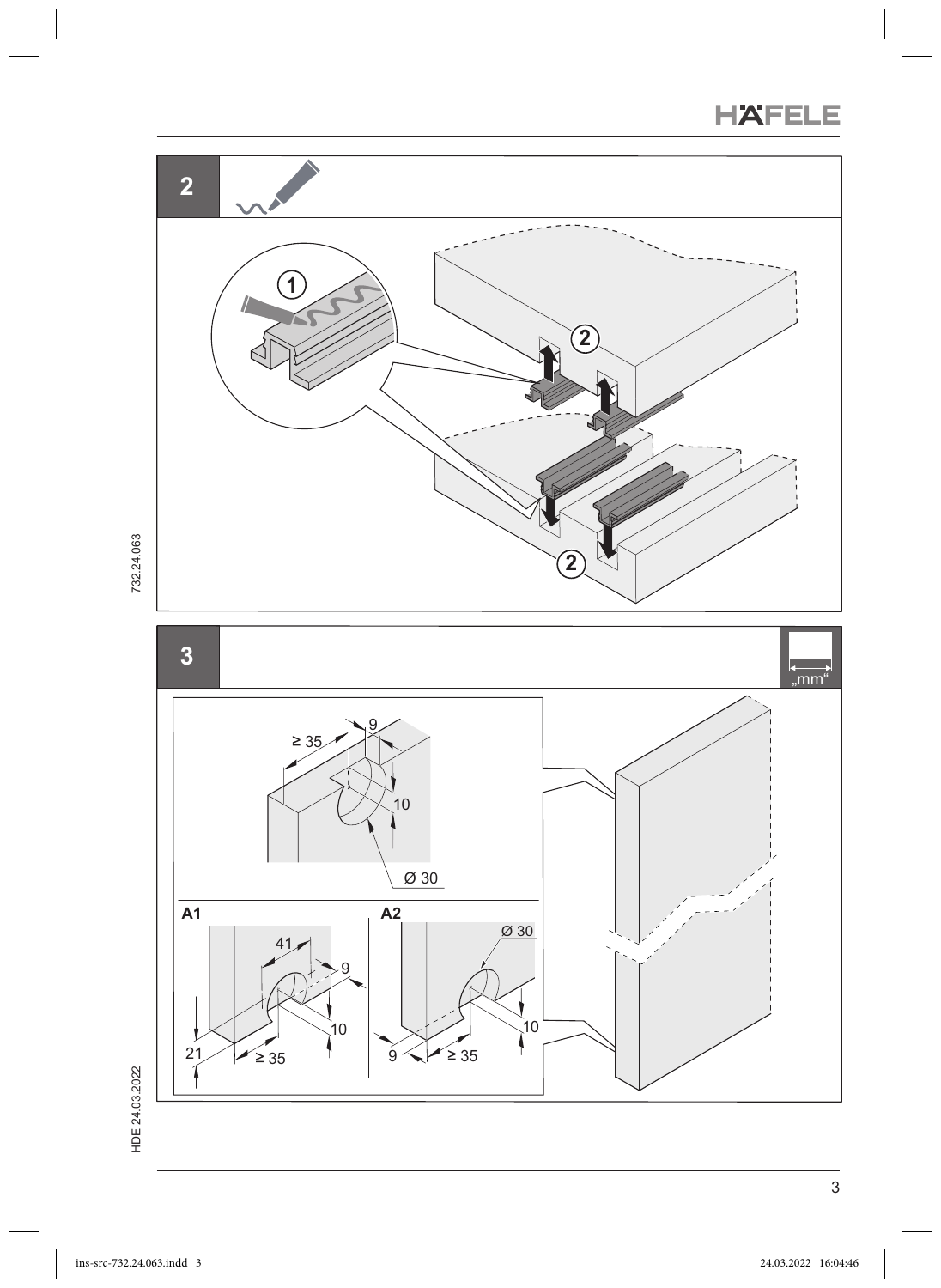

HDE 24.03.2022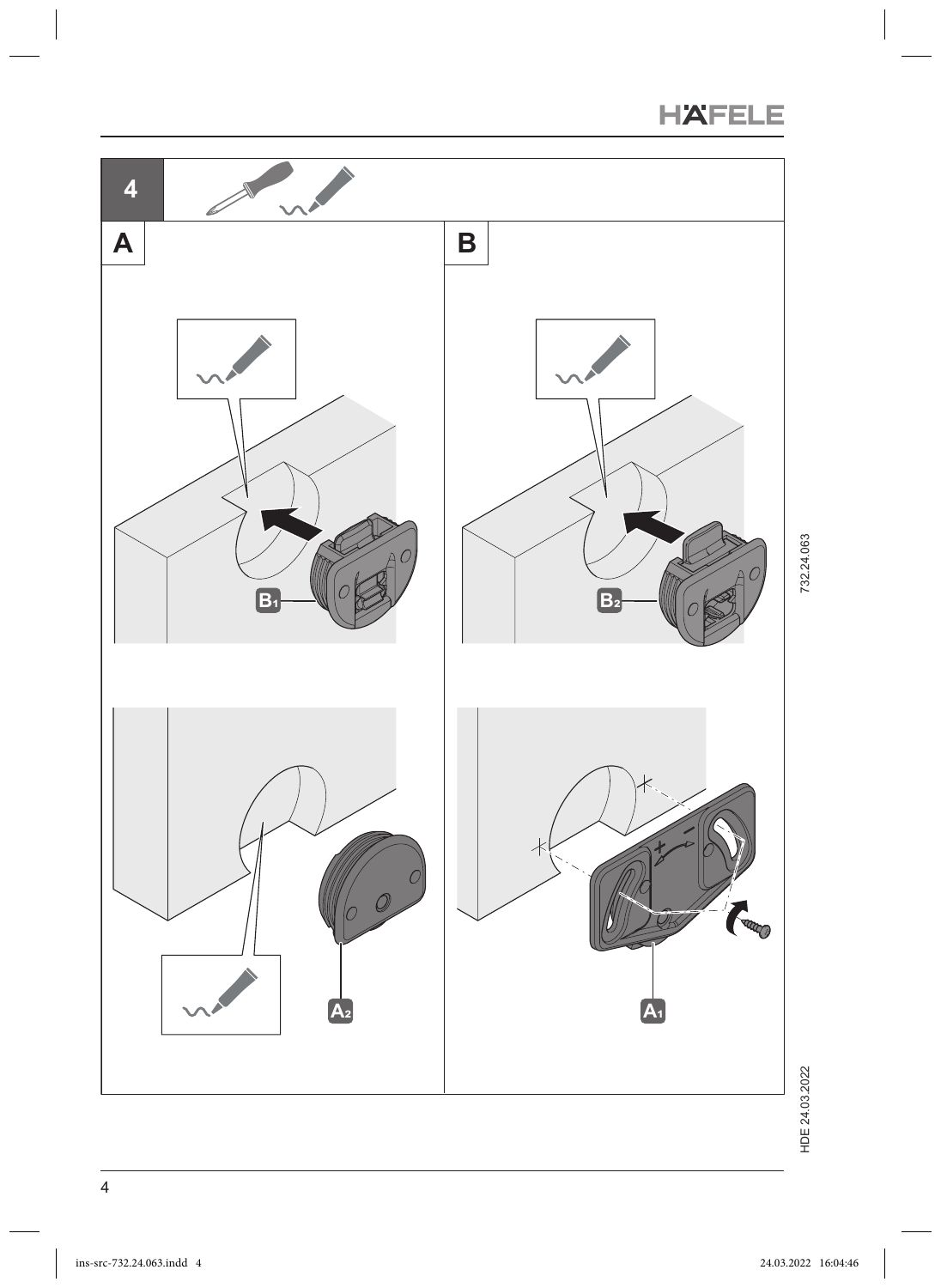

732.24.063

HDE 24.03.2022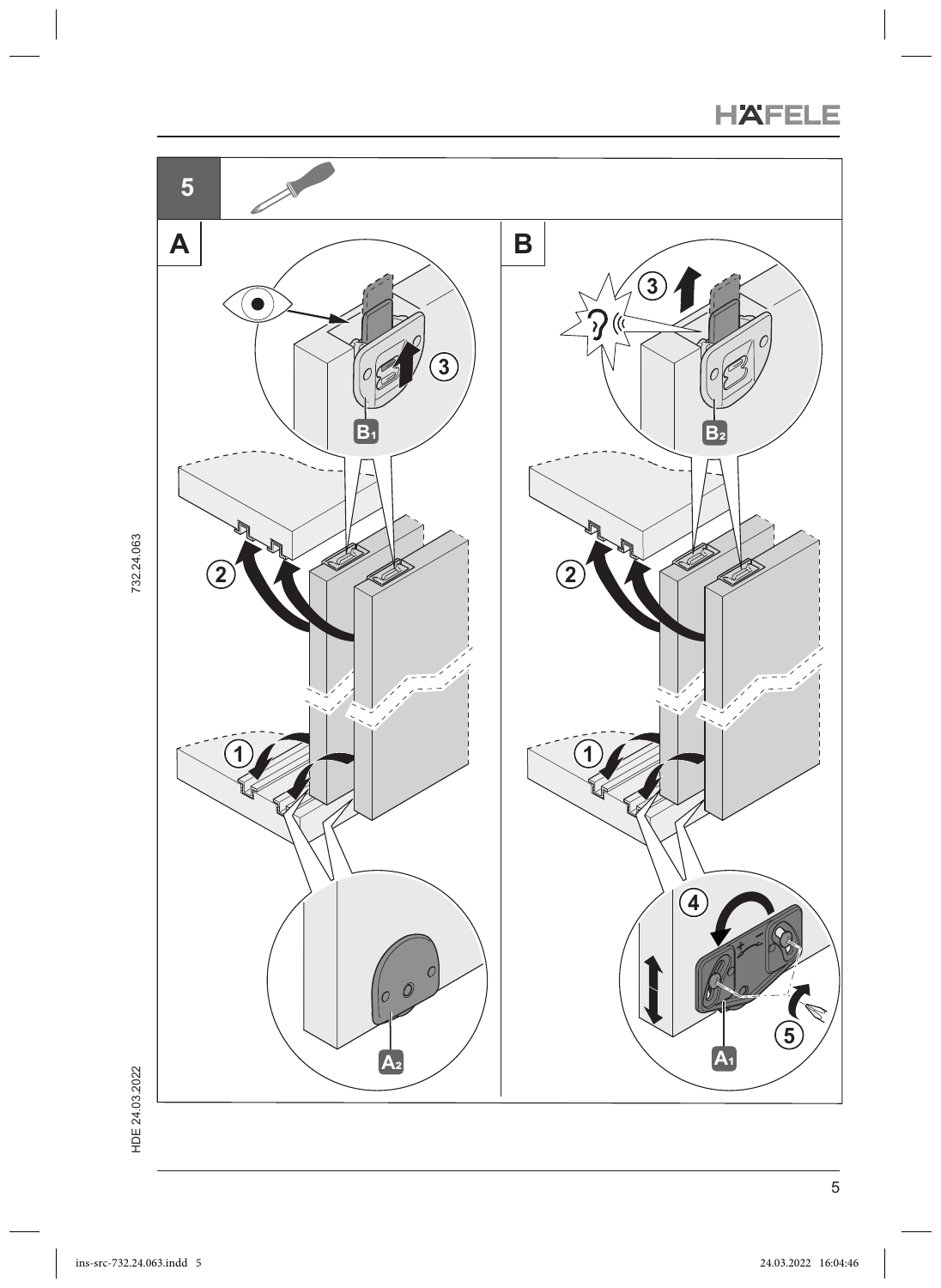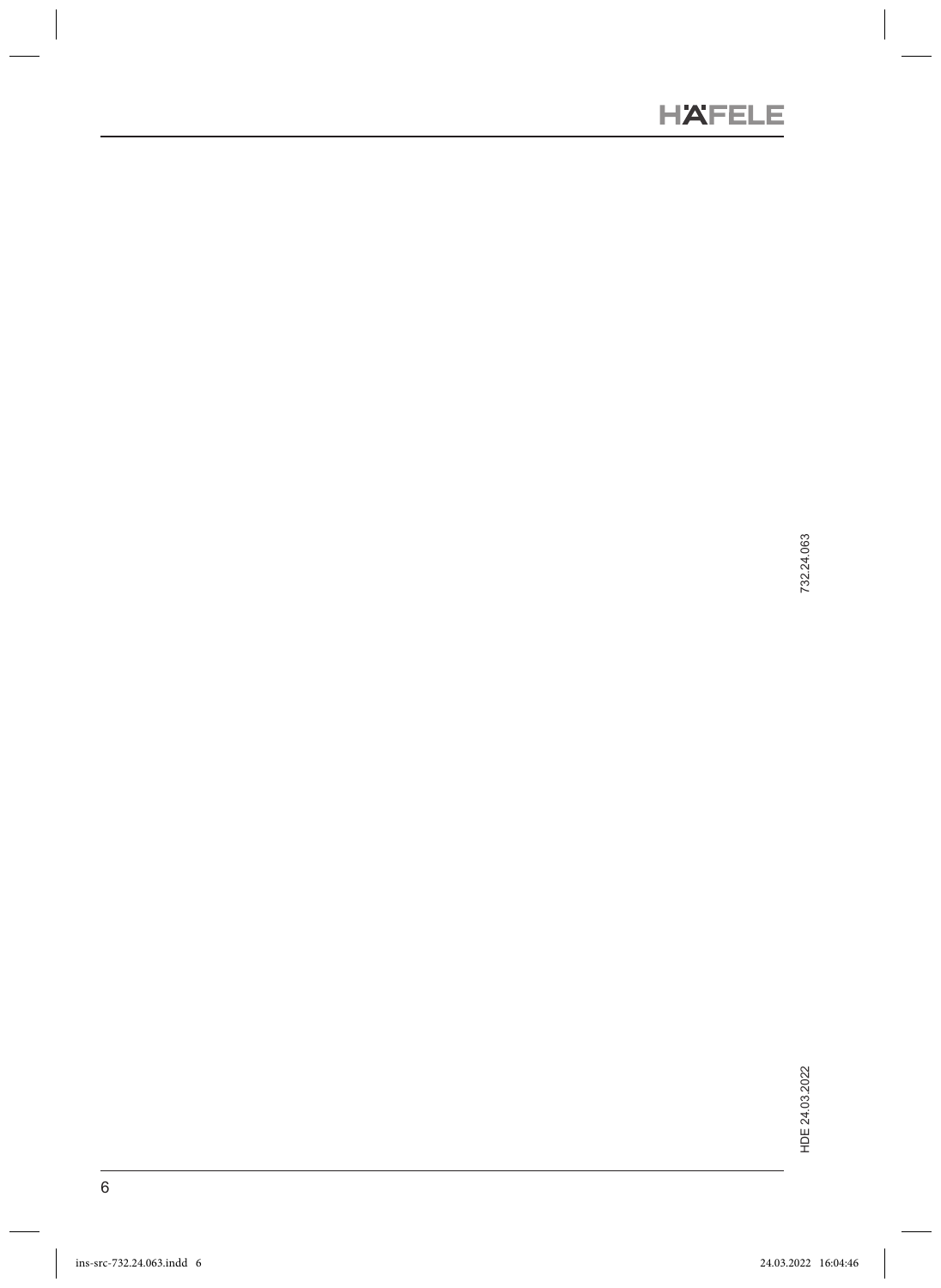## HDE 24.03.2022

732.24.063

**HAFELE**